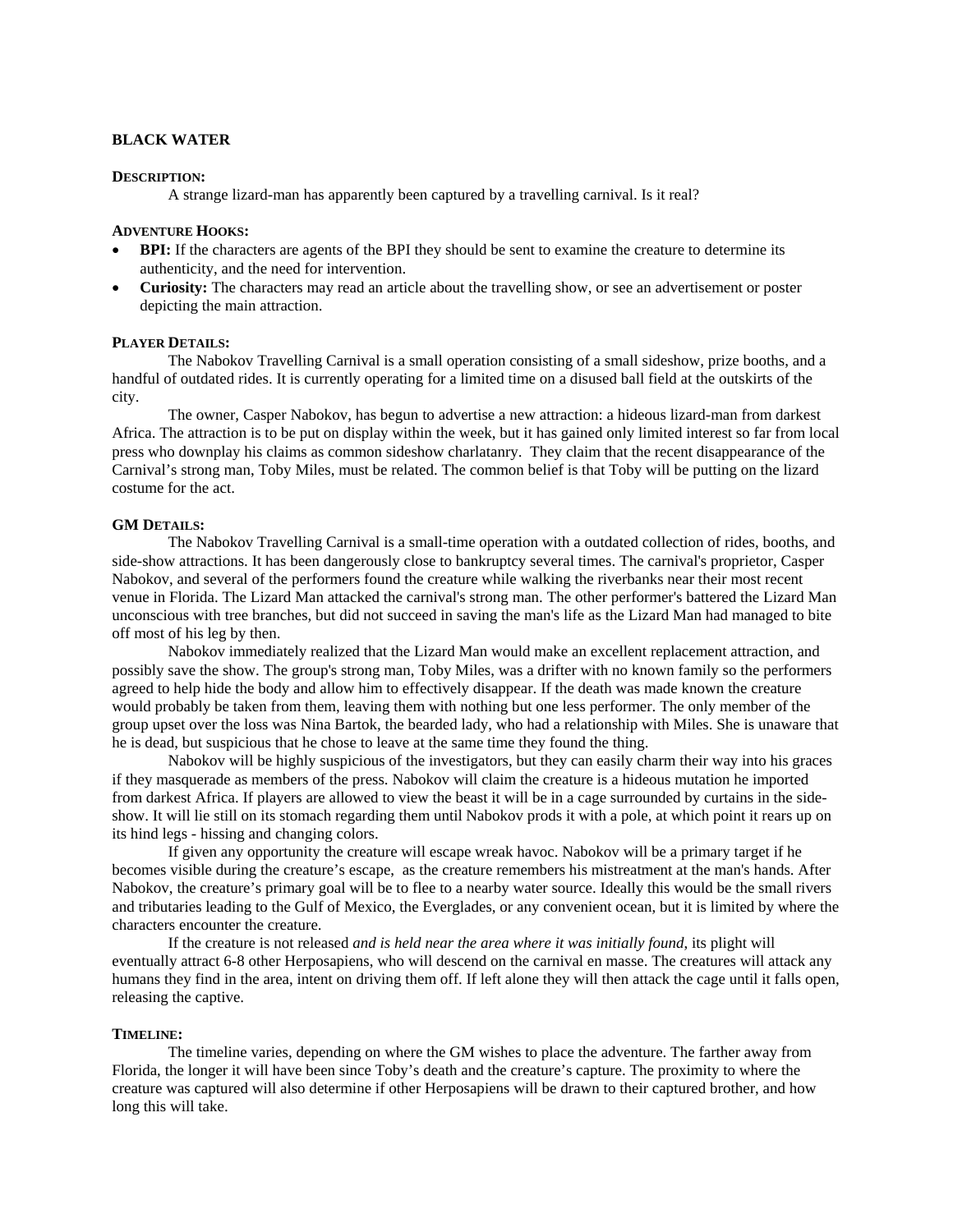#### **LOCATIONS:**

 A map of the carnival and side-show can be made impromptu. The carnival should be divided into three distinct areas: the sideshow; the fairway; and the amusements.

 The sideshow area has the following attractions: the Bearded lady; the Rubber Man; the Blockhead (pain insensitive who drives nails into his nose); a Juggler/Fire-Breather; the Three-legged Man; and the spot where the Strong Man once was is now occupied by a tent for the Lizard Man. Each has a tent for the paid attraction, with a small stage out front for someone to work the crowd and sell tickets.

 The fairway is a collection of common carnival games. There is a shooting gallery, hoop toss, dime toss, and a few others.

 The amusements include the basic, out-of-date rides. There is a Ferris Wheel, Tilt-a-Whirl, a small Roller Coaster, and motorized swings. All are in good repair despite their age.

 Trailers for the crew and performers are behind the amusements. There are always at least 3 carnies walking the grounds even when the carnival is closed.

## **NPCS:**

**CARNY Type:** Typical Carnival Employee **Physique:** 2D+1 **Reflex:** 2D Dodge 4D, Melee Weapons 3D, Unarmed Combat 3D **Canny:** 2D+1 Stage Magic 3D, Streetwise 3D **Education:** 1D+1 **Technical:** 2D Trade Skills 3D+2 **Will:** 2D **Special Abilities/Disadvantages:** None **Story Hooks:** None **Life Points:** 29 **Survival Points:** 0-3 normally **Move:** 10 **Equipment:** Knife (PHY+1D), \$50, Basic Clothes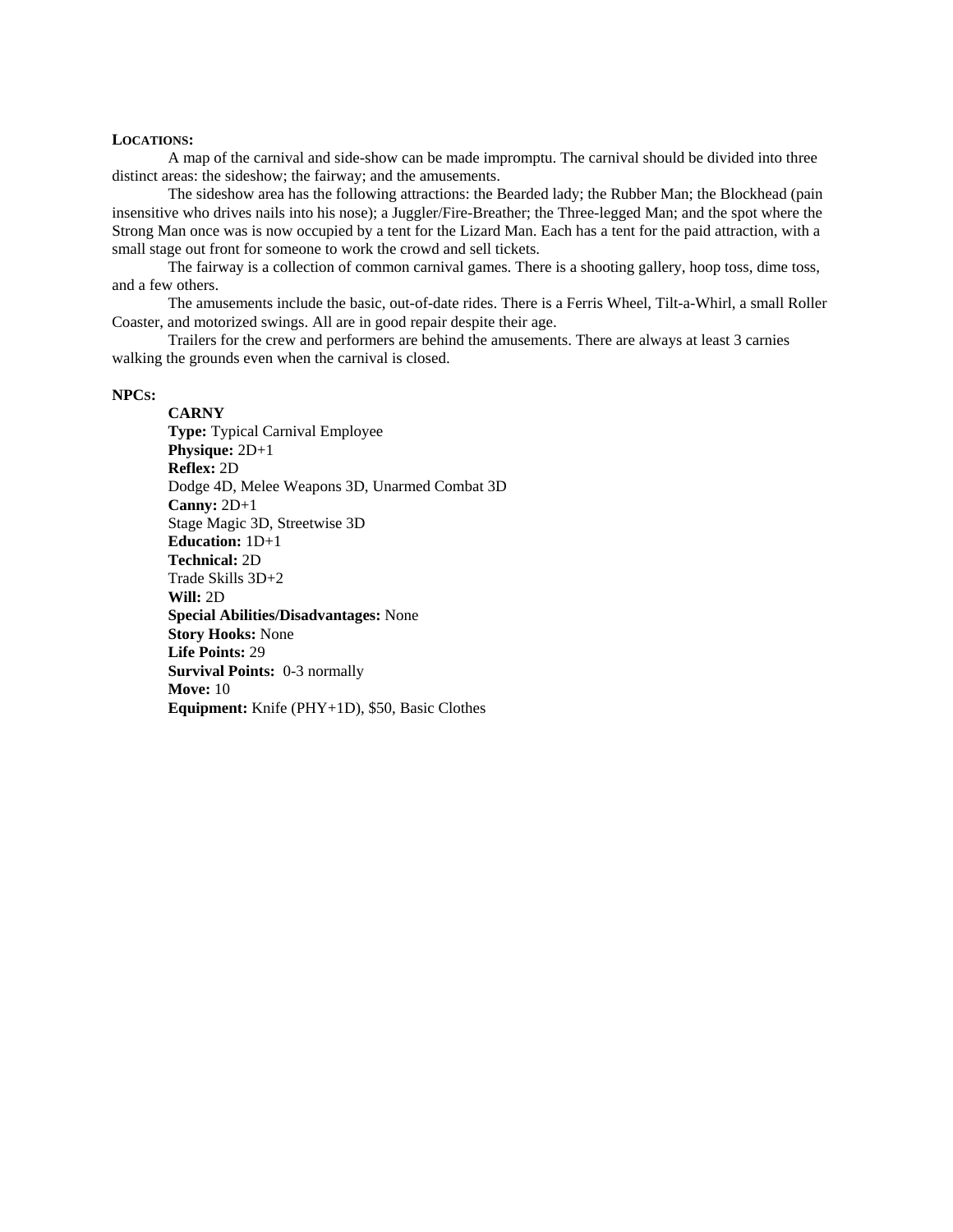**CASPER NABOKOV** 

**Type:** Showman / Carnival Owner **Physique:** 2D **Reflex:** 2D Dodge 4D, Firearms 3D+1, Melee Weapons 3D **Canny:** 4D Stage Magic 4D+2 **Education:** 3D+1 **Technical:** 2D+2 Trade Skills 3D+2 **Will:** 4D **Special Abilities/Disadvantages:** None **Story Hooks:** *Showman* – Casper loves to show off, the more attention he gets the more pleased he becomes. **Life Points:** 27 **Survival Points:** 3 **Move:** 10 **Equipment:** IAR Model 1872 Derringer, Ithaca Stakeout Shotgun, Travelling Carnival, Dressy Clothes

 Casper Nabokov is the son of Russian immigrants who worked as trapeze artists for the Ringling Brothers Circus. Casper was unfortunately born without their grace in the air, but growing up in such an atmosphere gave him many ideas. Casper would commonly help the other performers make changes to their act, and dealt closely with the administration of things until the day he had saved enough to start his own small show.

 The Nabokov Travelling Carnival has had its ups and downs over the years, but has not weathered well the storm of indifference in recent years. At times Casper has featured some innovative acts, but his lack of capital inevitable leads to their being lured away to stage shows for more lucrative money. Casper sees the Lizard Man as his last chance to save the show from ruin, and he will guard it jealously.